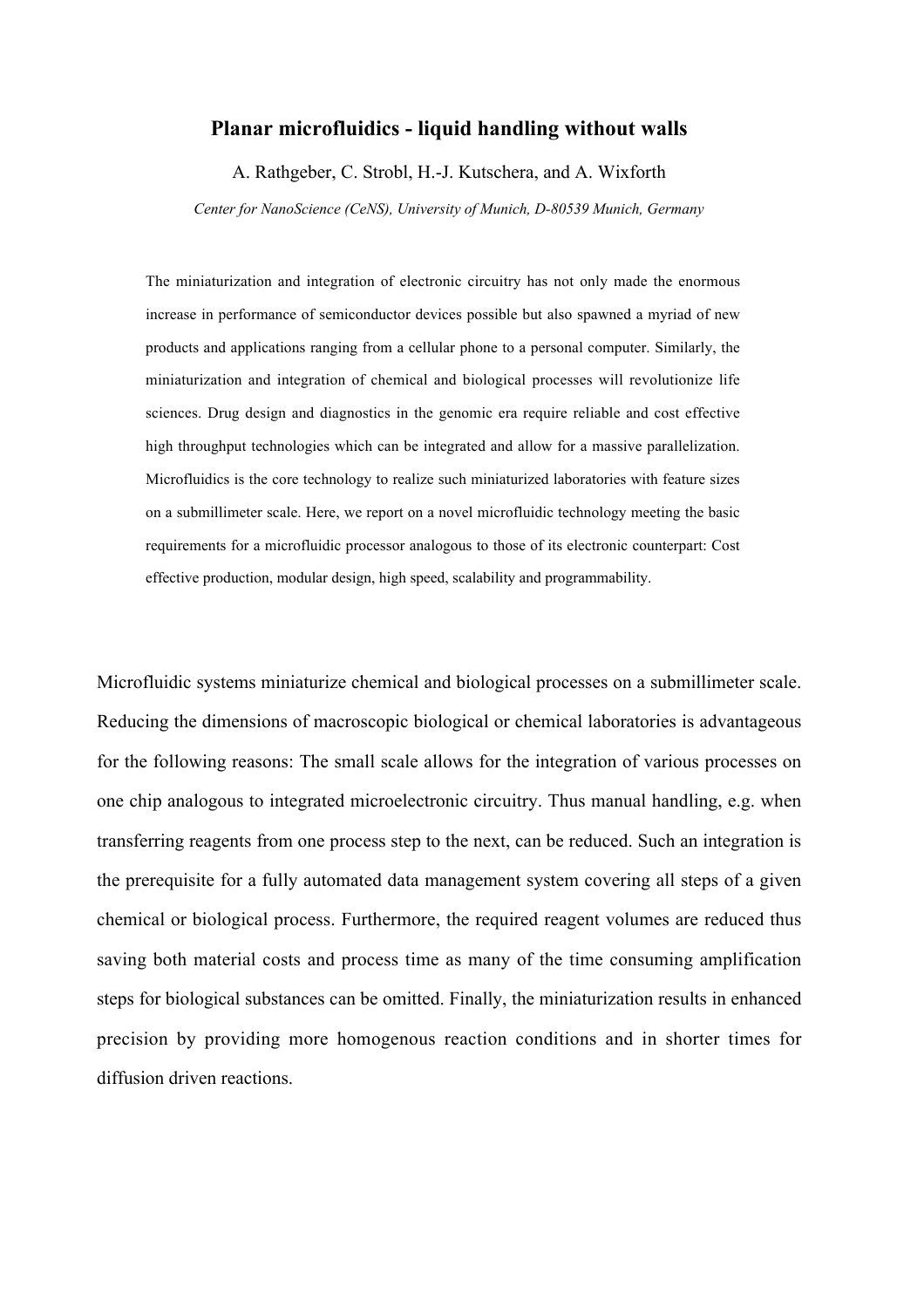Several approaches to realize microfluidic systems have been reported. One approach relies on the miniaturization of classical fluid handling devices such as pumps, valves and tubes using etching technologies known from semiconductor industry. Here, small pumping units based on e.g. piezoelectric actuation or mechanically moving parts are fabricated by deep etching processes on appropriate substrates such as glass, quartz or silicon (*1*). Closed tubes and fluid reservoirs are generally obtained by capping the etched channels with a cover plate, using anodic bonding.

Secondly, fluid handling systems have been reported that take advantage of the small dimensions of the microfluidic channel itself (*2*). As the width of a channel approaches the typical length scale (the Debye length) of the space charge regions near a solid/liquid interface, size dependent electrokinetic or electrocapillary effects can be exploited to handle and control the fluid flow. As the chemical potentials of the solid and the liquid at their interface differ considerably, a space charge region close to the interface forms. This is similar to the well-known Schottky effect in semiconductor devices. An external electric field along this space charge region induces both an electric and fluidic current close to the interface. If the channel is sufficiently narrow, this space charge current drags along the neutral fluid near the center of the channel and electro-osmotic flow is observed.

Liquid motion can also be induced by spatially modulating the wetting properties of a solid substrate. For aqueous solutions, this can be achieved by patterning the substrate such that hydrophobic and hydrophilic regions are formed. In this case, the liquid prefers to cover the hydrophilic regions and avoids to reside on the hydrophobic areas. Several techniques to realize such a modulation of the wetting properties have been reported, so far. These include microcontact printing (*3*), vapor deposition, and photolithography (*4, 5*). Fluidic motion or guided flow on the substrate can be observed (*6*) by changing the wetting properties with time. For example, a light induced guided motion of fluids has been reported using a special surface treatment, where the free energy could locally be changed under illumination (*7*).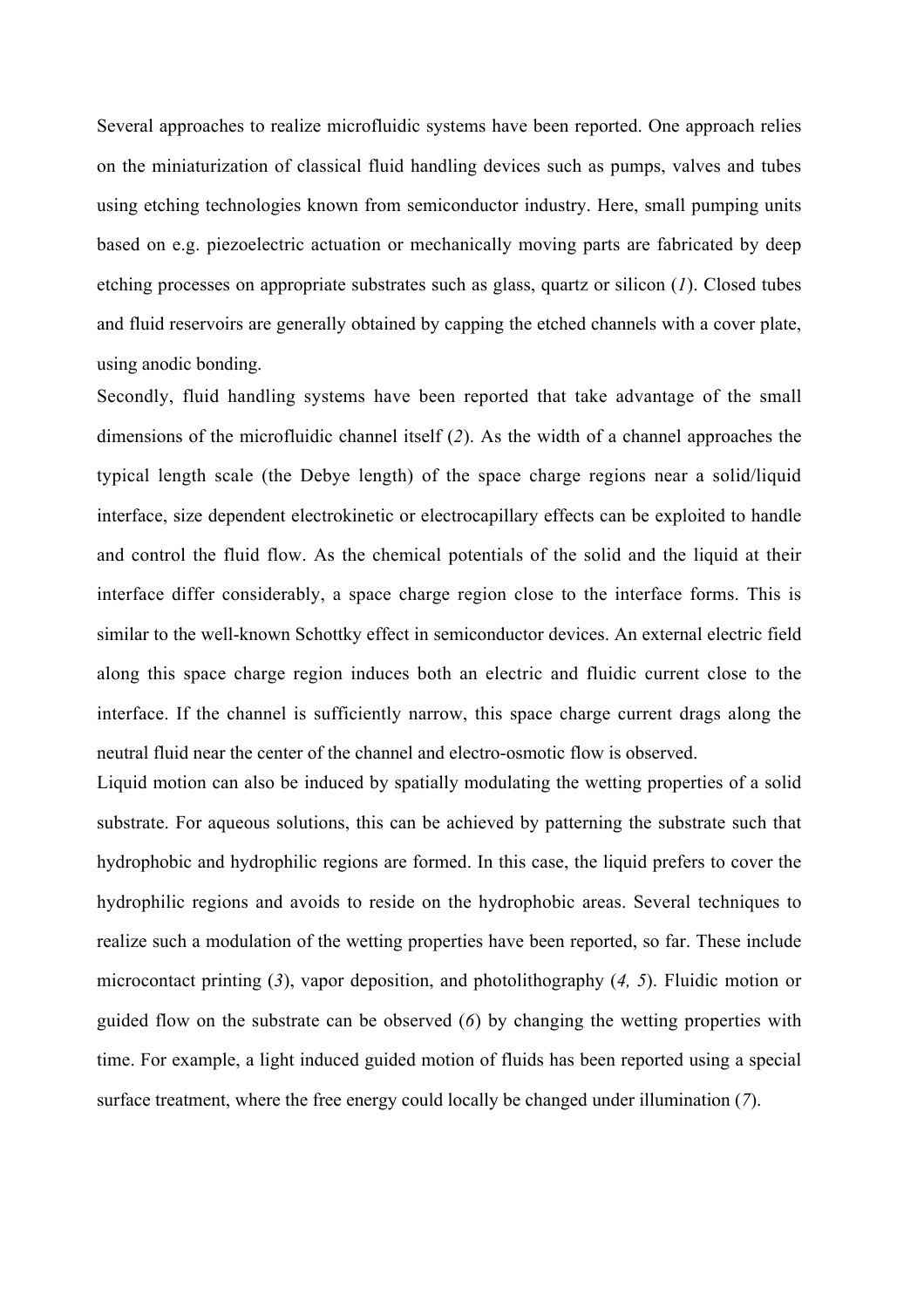Other research groups make use of 'peristaltic pumps' based on the ultrasonically driven deformation of thin membranes (*8*). The momentum trasfer from the membrane to the liquid induces acoustic streaming (*9*) and thus creates a guided flow along etched microchannels. Another elegant peristaltic pumphas been reported emplying polymer films (*10*) that are pneumatically deformed in the desired fashion to induce liquid flow along the channels.

So far, in most of the microfluidic systems liquids are moved in tubes or capillaries. This approach, however, suffers from the severe drawback that the pressure required to overcome surface tension and adhesion of the liquid to the walls of the channel can be enormous. As the pressure scales inversely with the minimum channel dimension, decreasing channel diameters increase the required pressure even further. Thus these systems require very powerful pumping units and valves which are not easily implemented on a microscopic scale.

Furthermore, small amounts of liquid cannot be simply handled in tubes, as these need to be completely filled in order for the pumping mechanism to work properly. The small quantities of probe liquid in this case have to be separated from each other by barriers of immiscible liquid or air bubble. In any case, however, closed tube operation is restricted to continuous flow processes. Such miniaturized systems mimic laboratories using hoses and tubes rather than beakers and eppendorfs. Most of the work in macroscopic laboratories, however, is carried out as a batch process. A typical example is the simple task of mixing two reagents or dissolving a substance in a liquid. A lab assistant would measure the required amounts in separate beakers, and then pour the substances in a third beaker while agitating with a magnetic stirrer. To date, this simple task is nearly impossible to handle given the working principles of microfluidic systems described above. Guiding liquids on a free surface overcomes the restrictions inherent to liquid handling in capillaries. However, there is no pumping mechanism available to date which would meet the requirements as defined by the lab-on-a-chip applications: Electronic control, high speed and cost effectiveness.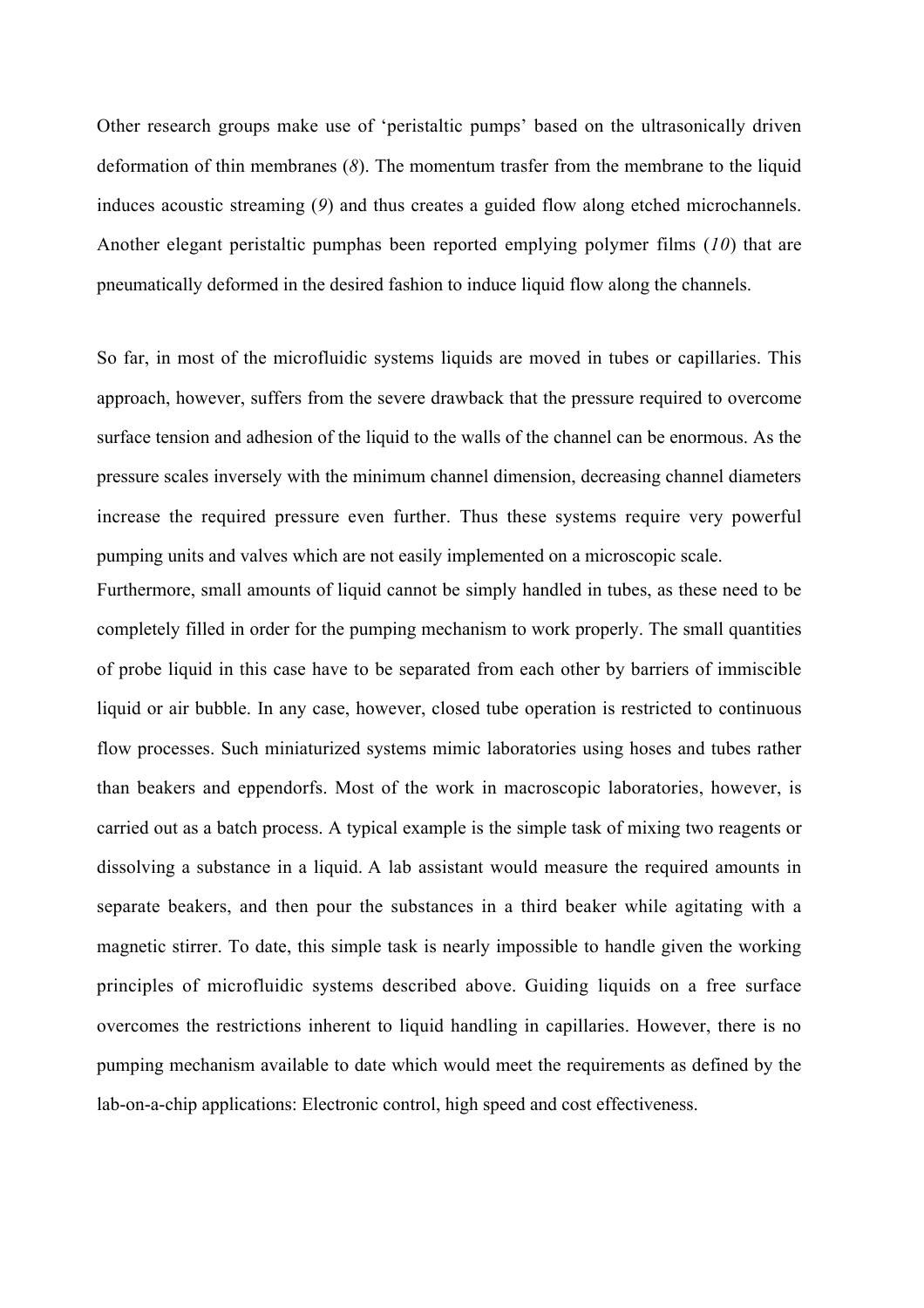Here, we would like to report on a novel approach to liquid handling on smallest scales allowing for a programmable control of both batch and continous processes at high speed. Our technology meets the basic requirements of a microfluidic processor in that it is programmable and scalable, allows for massive parallelization and modular design and can be manufactured using standard semiconductor process technology.

In analogy to an electronic microprocessor, we define functional blocks, connected by fluidconducting circuits. The confinement of the liquid to the circuits is achieved by lateral potential wells, which are defined by a controlled modification of the surface free energy (*11*). A momentum transfer from surface acoustic waves (SAW) propagating along the surface of the given substrate pumps the liquids along these fluidic circuits. Such waves are modes of elastic energy confined to a layer of about one acoustic wavelength measured from the surface of the chip. They can be excited by several means, most commonly using metallic interdigitated electrodes on top of a piezoelectric substrate. The application of a radio frequency signal to such an interdigitated transducer (IDT) leads to the excitation of a SAW with a wavelength defined by the geometry of the IDT. This small surface displacement can couple efficiently to the liquid on top of the surface and induce acoustic streaming. Typical displacement amplitudes of a SAW are in the nanometer regime, and can be externally controlled by adjusting the excitation signal. To date, SAW technology is rather advanced, as SAW devices act as radio frequency filters, resonators, and oscillators for many applications such as mobile communication and television (*12*). For the fluidic purpose as described here, the IDTs may be easily optimized in terms of actuation efficiency. For instance, single phase unidirectional transducers (SPUDTs) have been emplyoyed in our experiments. In comparison to many other liquid handling schemes, the use of SAW actuation allows for a "remote control" mode as the liquid needs not be in direct physical contact with the IDT transforming electromagnetic energy in an electromechanic excitation. The SAW rather propagates across the surface and interacts with the liquid at the desired location.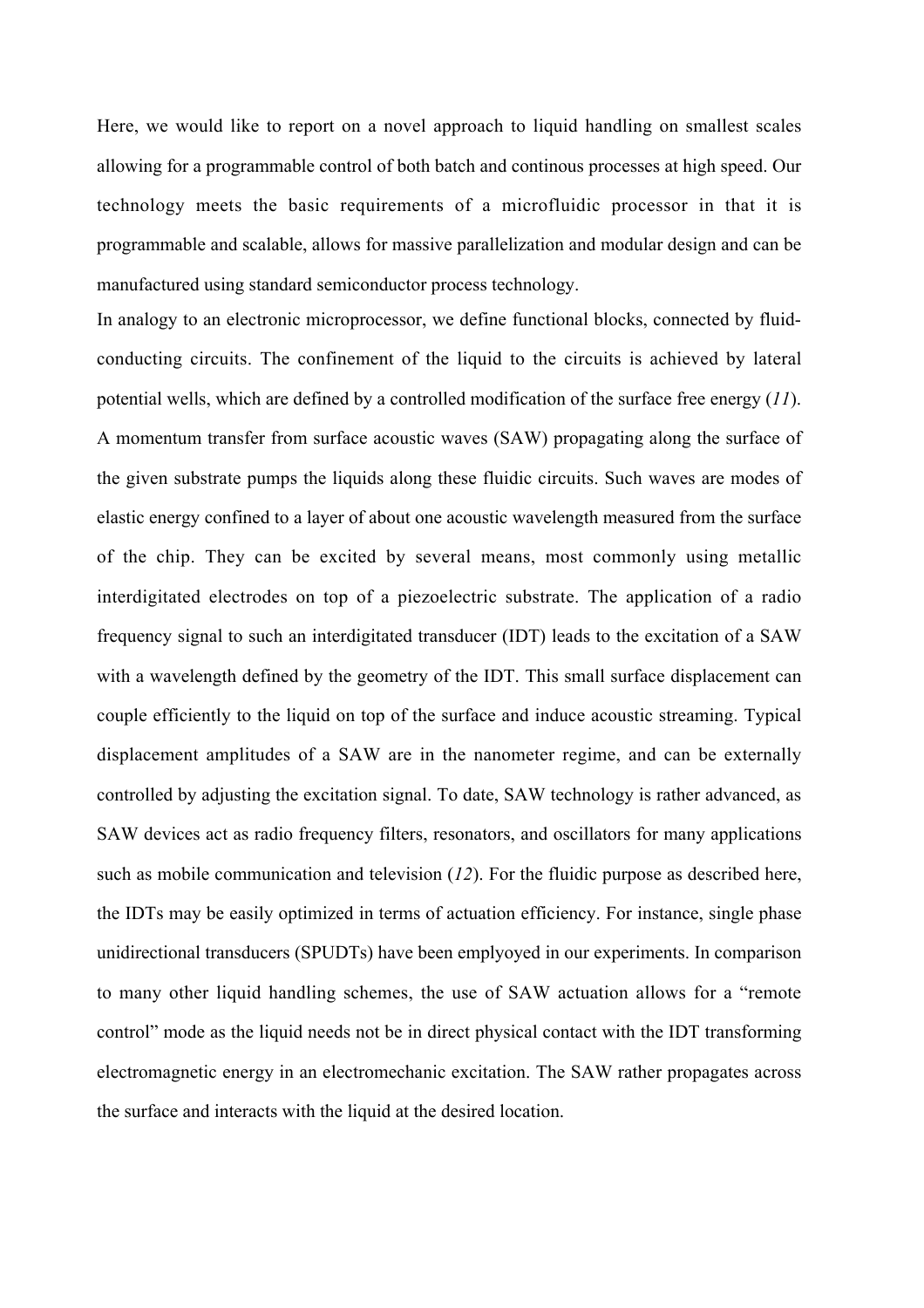To define the fluidic trajectories on our processor we modulate the free energy of the surface laterally. For aqueous solutions, this is achieved by a lateral patterning of the wetting properties of the surface, hence defining regions which act as lateral confining potentials for the liquid. In this sense, the surface tension in microfluidic systems is no longer prohibitive but is actually exploited to define the fluidic confinement.

In Fig. 1, we show the effect of modulating the free energy of a surface to define fluidic circuits on that surface. There are different ways to achieve such a well defined modulation of the wetting properties. Here, we show our results using a homogenous silanization of the surface with subsequent photolithographic lateral patterning. To define the hydrophobic regions on the chip surface, we use octa-decyl-trichlorsilane (OTS), following a silanization procedure as described by (13). Employing this technique, a self assembled layer of about 2.6 nm thickness is formed on the surface, resulting in a wetting angle of about 110°. To define the fluidic circuits, the hydrophobic monolayer is removed using a plasma assisted ashing process, leaving a hydrophilic track behind. Meanwhile, other techniques for modulating the surface free energy such as microstructuring our samples have been tested and successfully applied. The main idea to create a lateral potential well to confine the liquid, however, remains the same in all cases.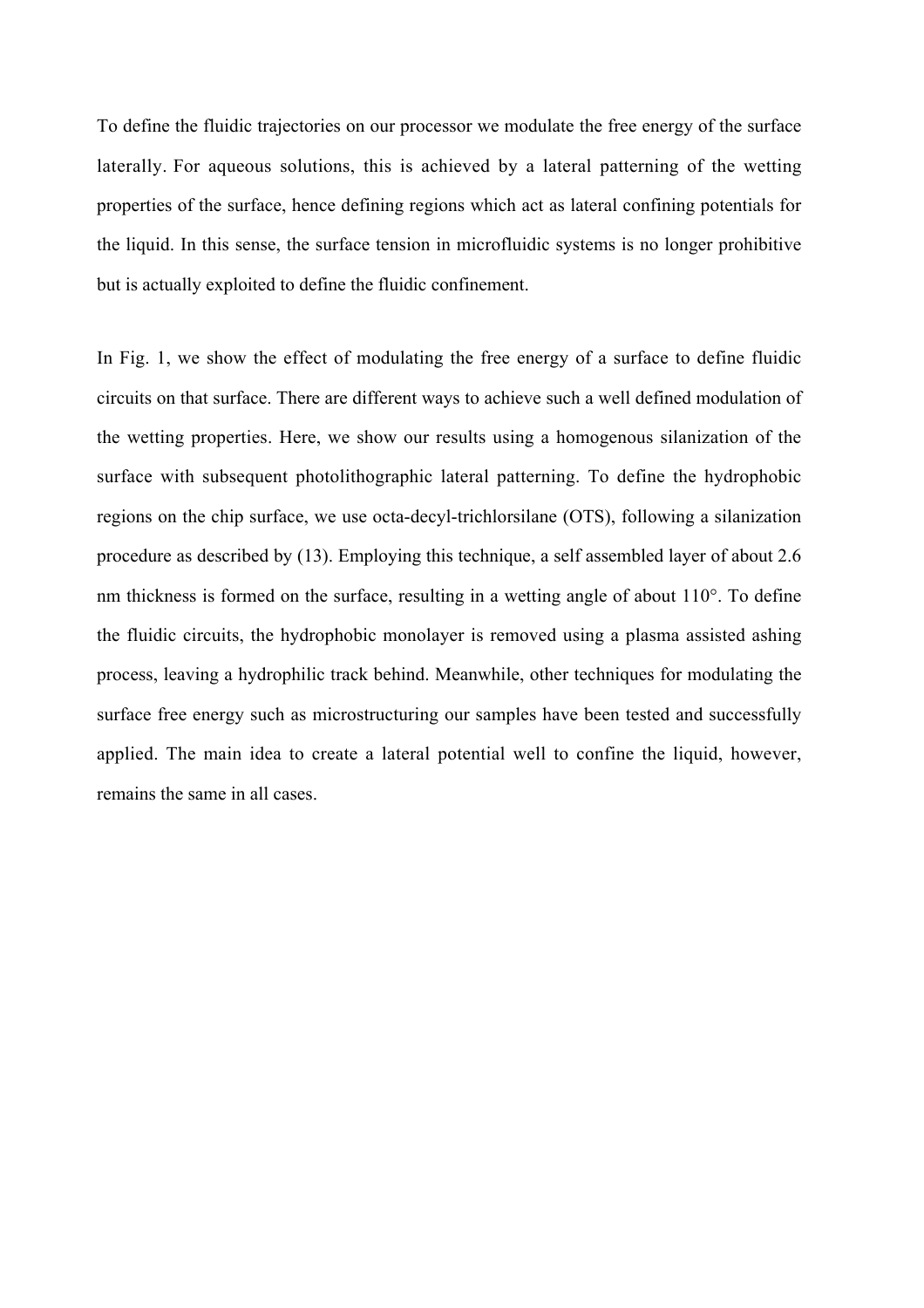

**Fig. 1:** a) Side view of a small water droplet on a hydrophilic part of the sample. The wetting angle is adjusted to about 32°, in this case. b) Side view of a small droplet on a hydrophobic part of the sample. The wetting angle in this case is increased to about 110°. c) and d) show top views of lithographically defined fluidic circuits, formed by a lateral modulation of the surface free energy.

In Fig. 1a and 1b, we show two different wetting angles on hydrophilic (a) and hydrophobic (b) areas, respectively. Fig. 1c and 1d show a top view of lithographically defined fluidic cicuits, indicating the versatility of the employed method.

As can be seen from the figure, many different geometries for such fluidic circuits and reservoirs can be realized. They can be straight or curved, they can include constrictions (see Fig. 1d) or other geometrically defined structures that may add functionality to the device. Also, the circuits do not necessarily consist of a single stripe as shown in the figure: more sophisticated, multi-striped geometries resembling railroad tracks are presently under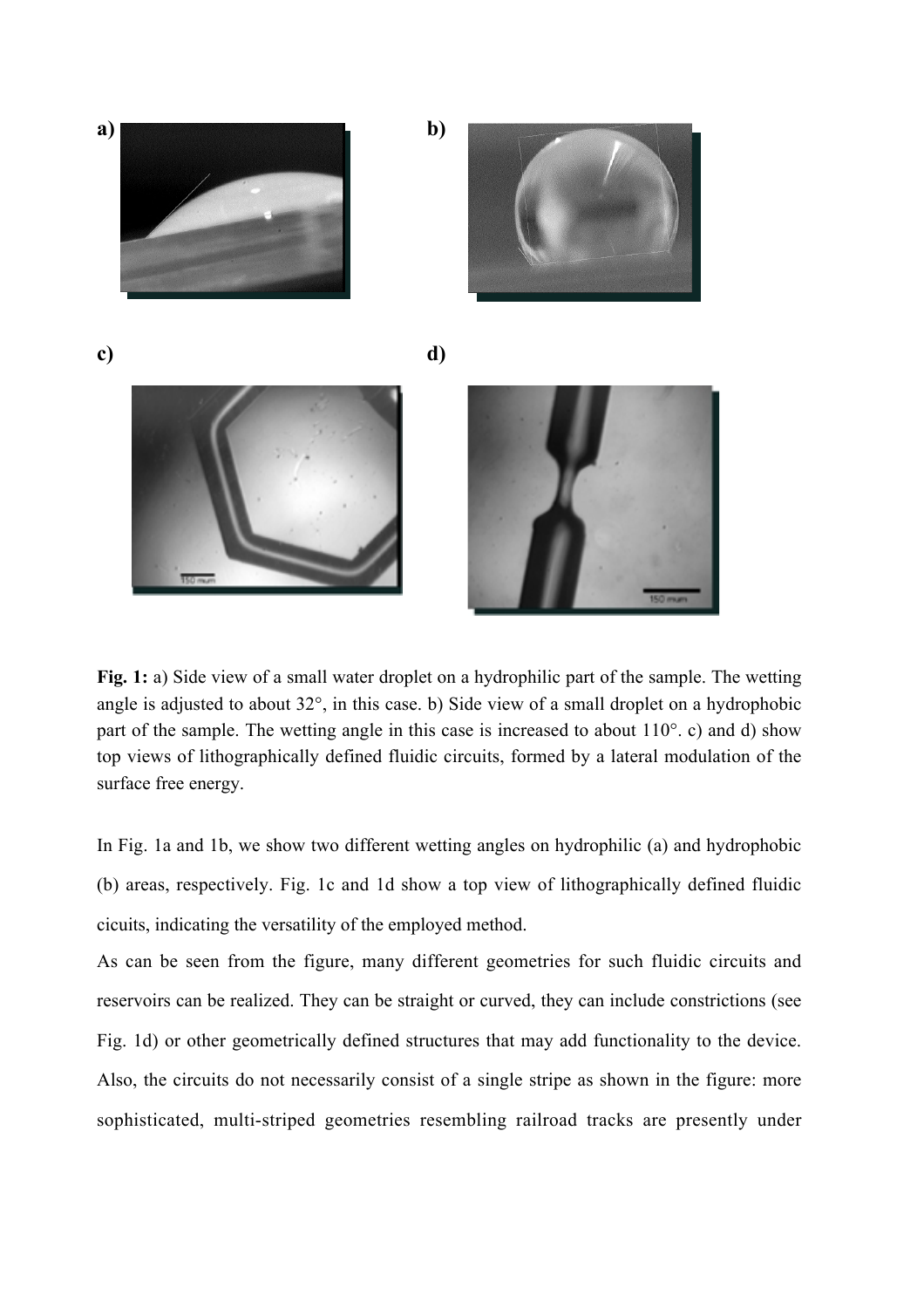investigation. Small amounts of liquid are deposited on the processor surface using a conventional, piezoelectrically driven ink jet nozzle, directed towards a hydrophilic region of the chip serving as a reservoir for the fluid. Shallow etching of these compartments may be used to enhance the confinement. Quantities as small as one nanoliter and below can be applied to the chip in an accurate and reproducible manner.

The whole microfluidic processor is encapsulated to prevent the chip from contamination and to control the thermodynamics, for instance to maintain a given relative humidity and to avoid the evaporation of small droplets. For specific applications, it is possible to cool or heat parts of the microfluidic processor, e.g. using meander-like on-chip heaters or a Peltier element. The package also contains the ink jet nozzle(s) to 'load' specific reservoirs for further acoustically driven dispensing on the chip.

In our case the chip is either made of  $LiNbO<sub>3</sub>$  or quartz (SiO<sub>2</sub>). Both materials are standard piezoelectric substrates for SAW applications. To achieve biocompatibility the  $LiNbO<sub>3</sub>$ -chip is usually covered with a thin (0.1 $\propto$ m to 3 $\propto$ m) SiO<sub>2</sub> layer, using a plasma enhanced chemical vapor deposition (PECVD) process. For specific applications, however, the surface of the substrate may be covered by a thin film of almost any desired material, including metals such as gold. The surface acoustic waves are excited by metallic interdigitated transducers (IDT) of different application-related designs, including single phase unidirectional transducers (SPUDT) to increase the pumping efficiency. The IDT are deposited by a standard planar process on appropriate sites of the chip. If the transducers are fed with a radio signal frequency (in the present case 150 MHz on a  $LiNbO<sub>3</sub>$ -chip), a SAW with a wavelength of about 23  $\alpha$ m is launched along the desired direction. Both continous wave and pulsed excitation of the SAW are possible, depending on the application. Other substrates may also be used, as long as they support surface acoustic waves, which most crystalline materials do. The substrates need not be piezoelectric themselves. It is sufficient to deposit a piezoelectric material such as ZnO on the regions of the surface, where the IDT's are located.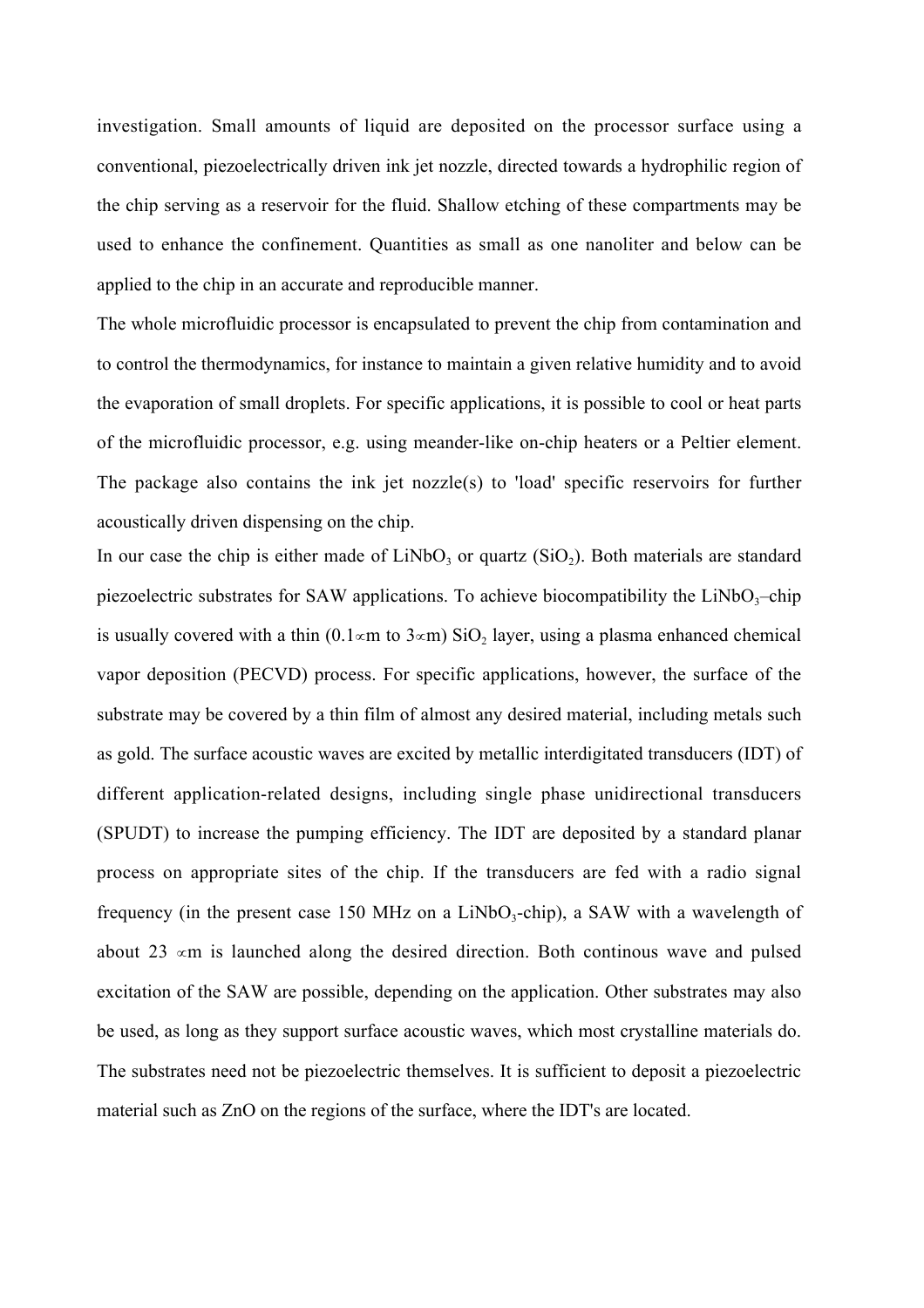The interaction between the SAW and the liquid on the chip surface leads to a momentum transfer and the application of a net force from the wave to the liquid. Depending on the amplitude of the SAW and the confinement of the fluid this force can either induce acoustic streaming inside the liquid or it can move the whole volume across the surface of the chip. The acoustic streaming within the liquid can be employed to pump the entire volume without moving its center of mass and/or to actuate suspended particles in the liquid. Also, turbulences within the liquid can be excited which effectively stir liquids on smallest scales. Once the amplitude of the SAW exceeds a critical value, the pinning of the boundary is overcome and the whole volume is actuated, i.e. its center of mass changes its position. Here, the liquid can be moved either in form of single droplets or in larger volumes on a fluidic circuit. This critical SAW amplitude depends on the actual volume of the droplet, the specific geometry of the fluidic circuit, and the surface properties which can be easily understood in terms of well known pinning forces at the three-phase boundary between the liquid, the solid surface and the surrounding gas. In any case, however, the critical SAW amplitude and the required pulse sequence can be determined very reproducibly. Hence, the mode of operation (streaming, stirring, pumping, actuation of droplets or a combination thereof) can be predetermined and is electrically controllable. The laterally patterned fluidic circuits keep the liquids confined to the tracks as long as the SAW amplitude (or the equivalent effective pressure) does not exceed a second critical value. This property of the system can be used, for instance, to rinse the whole structure with an appropriate liquid.

In Fig. 2, we show a time series for an acoustically driven small droplet ( $V \approx 50$  nl) being guided along a fluidic circuit of about 300  $\alpha$ m width. A series of SAW pulses of about 1 msec length at a repetition rate of 10 msec propagates from left to right, 'pushing' the droplet along the track. The velocity of the droplet can be adjusted by the amplitude of the SAW, the pulse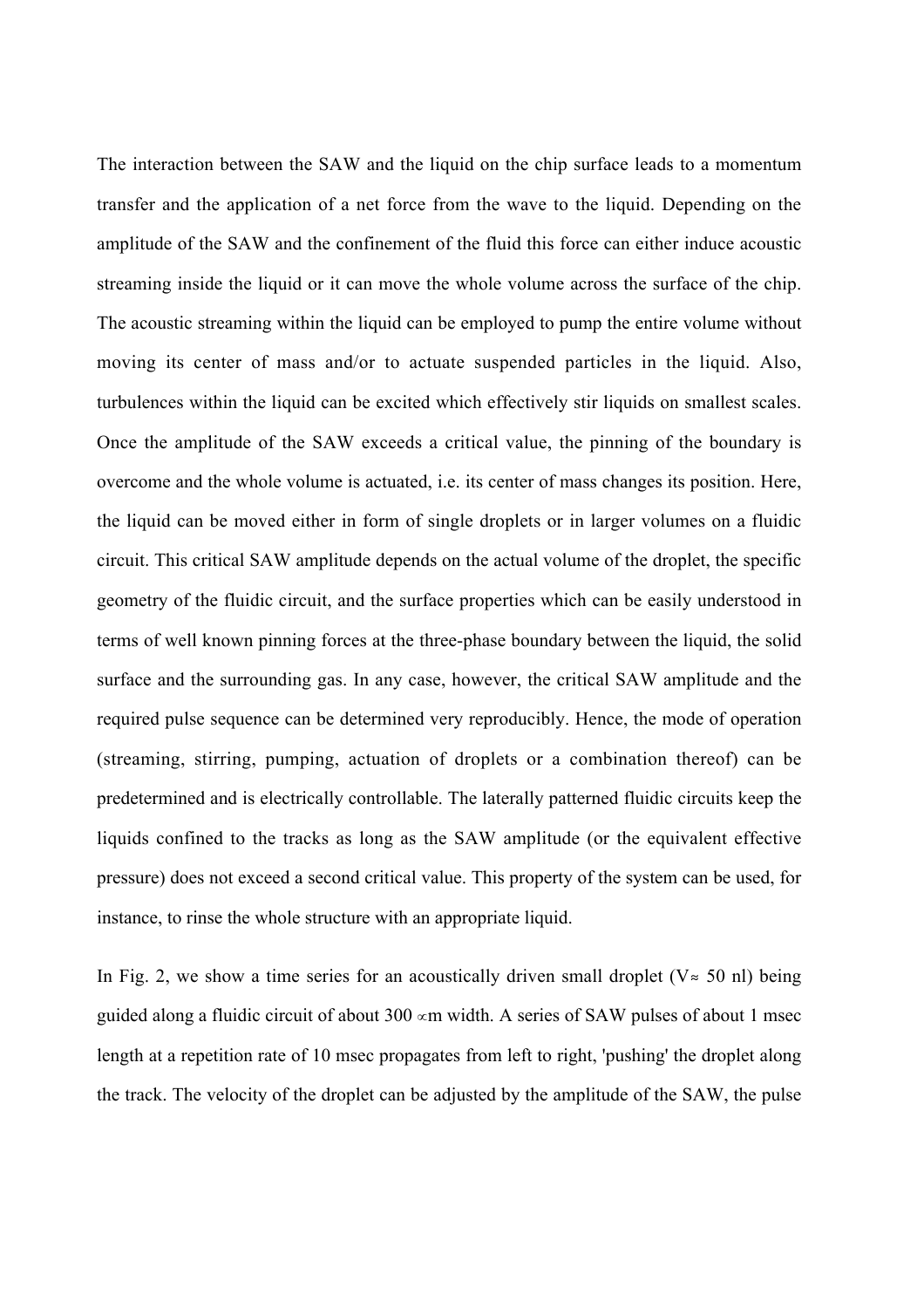width and/or the repetition rate. In the present experiment, a rather slow movement of the droplet (about 2.35 mm/sec) has been chosen. It should be noted, however, that very high droplet velocities up to 5 cm/sec have been observed, so far. This limit, however, is presently given by the time resolution of our experimental setup.



**Fig. 2:** Time series of an acoustically actuated single droplet (approx. 50 nl), moving along a fluidic track defined by a controlled lateral modulation of the surface free energy. The speed of the droplet can be adjusted by the amplitude or the timing sequence of the pulsed surface acoustic wave. In the present experiment, the speed is set to about 2.35 mm/sec, which is rather slow for our technique. The droplet can be moved over large distances and then be brought to a stop at a desired position on the chip. Note the nice side effect that can be seen from the figure: The possibility to realize a moveable and adjustable microlens for optical readout or excitation purposes.

Such a moving droplet is very well suited to deliver smallest amounts of liquid to certain areas on the chip, thus 'loading' the spots of, for instance a microarray, with a desired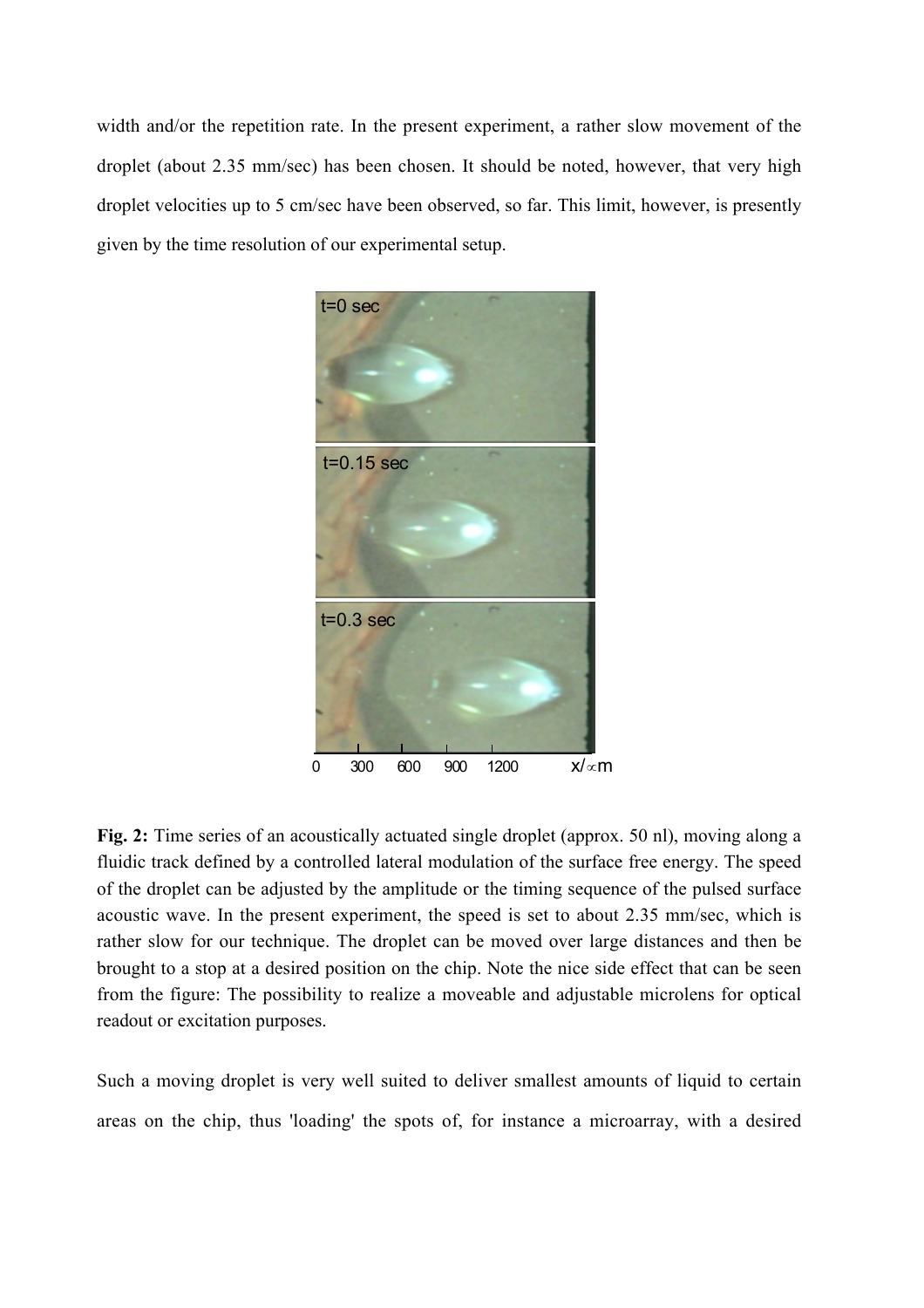chemical or fluid. For this purpose, we have fabricated a device with small areas of reduced wetting angle arranged in a checkerboard geometry. The geometry, the proper design of the surface chemistry and the speed of the droplet define the size and the volume of the deposited droplets, in our case less than 50 picoliters, each.



**Fig.** 3: Loading of a microarray with a spot distance of about 70  $\alpha$ m using an acoustically actuated droplet moving from left to right acting as a reservoir. Within the fluidic track, a checkerboard geometry of specially treated surface areas has been lithographically defined. The large droplet of about 50 nl volume selectively wets these areas, leaving an array of small droplets behind, each having a volume of only 50 picoliters. The small circles have been added to the figure to enhance and visualize the contours of the smaller droplets. Again, the droplets and the droplet array can be used as a moveable and adjustable optical system of lenses for readout purposes.

Moreover, many droplets on different circuits can be moved independently of each other, employing different SAWs with different propagation directions and/or amplitudes. Using two counterpropagating SAWs it is possible to move two droplets towards each other. Here, we make use of the fact that the SAW is strongly attenuated by a liquid in its propagation path. The amplitude of the SAW moving from, say left to right, is strongly reduced behind the droplet being pushed from left to right. Hence, this SAW will have a significantly reduced effect on the droplet moved by the second SAW in the other direction.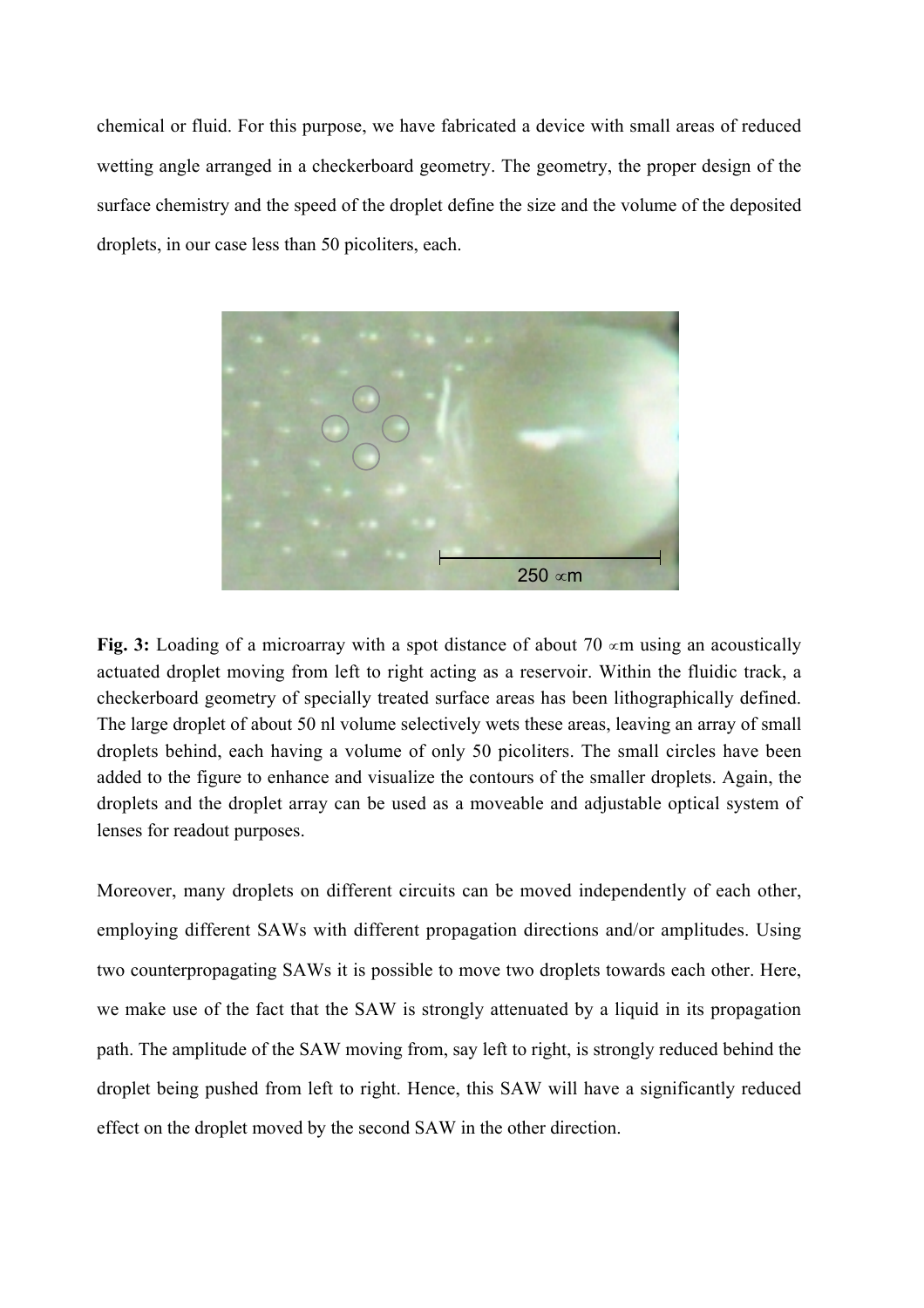Using such 'printed circuits', programmable fluidic processors with decoupled functional blocks can be designed to perform many different tasks. Not only are we able to control the trajectory of the droplet with high accuracy. By using different SAWs and different droplets, a typical laboratory batch process can be designed. For instance, two droplets of different fluids can be moved independently of each other towards a 'reaction chamber', where they are merged and - again acoustically driven - mixed in a controlled manner to significantly speed up the reaction for the required chemical or biological processes. In many conventional microfluidic devices, the reaction speed is generally limited by diffusion as small amounts of liquid often exhibit laminar rather than turbulent flow, depending on the relevant Raynolds number. The slowness of the diffusion is a severe draw-back for current lab-on-a-chip applications since typical areas of e.g. DNA microarrays are as large as  $1 \text{ cm}^2$  and above.

To demonstrate the power of the acoustically driven microfluidics described here, we show in Fig. 4 three snapshots of a chemical reaction between two small droplets. The volume is approximately about 40 nanoliters each. We chose a chemoluminescence experiment, based on the luminole reaction that is routinely used as a marker in diagnostics. Both droplets are acoustically pumped towards each other until they merge and react. The same SAWs that actuate the droplets are then used to stir the compound and hence provides more homogenous reaction conditions within the sample. Within the time resolution of our experiment, given by the frame rate of our CCD camera of about 20msec, the reaction occurs nearly instantaneously across the whole volume of the combined droplets. This can be nicely traced by observing the luminescence in the liquid. No special care has been taken to control the mixing process beyond the acoustical stirring. In principle, the geometry of the 'reaction' chamber could be adjusted such that the mixing occurs even more homogeneously as in the experiment shown here.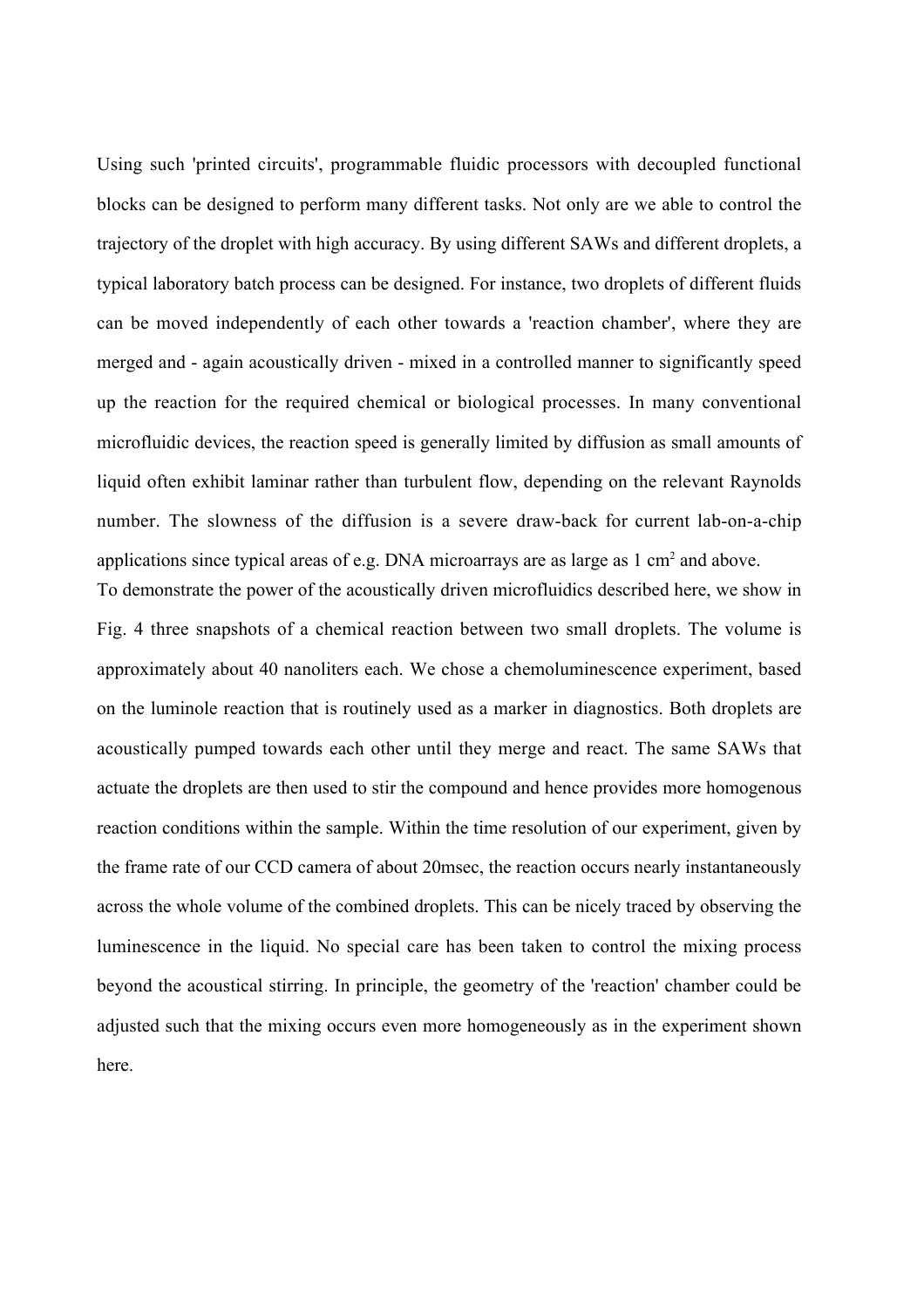

**Fig. 4:** An acoustically induced chemical reaction between two small droplets. Both droplets are moved independently towards each other until they merge. The acoustic pumping induces strong turbulences within the combined droplets, thus dramatically increasing the speed of the reaction.

So far, we have only regarded the purely mechanical interaction between a SAW and (fluid) matter on the surface of the substrate. However, as SAWs on piezoelectric substrates are accompanied by strong lateral and vertical electric fields, a direct coupling of these fields to polarizable or charged substances is also possible. Such an acoustoelectric coupling has been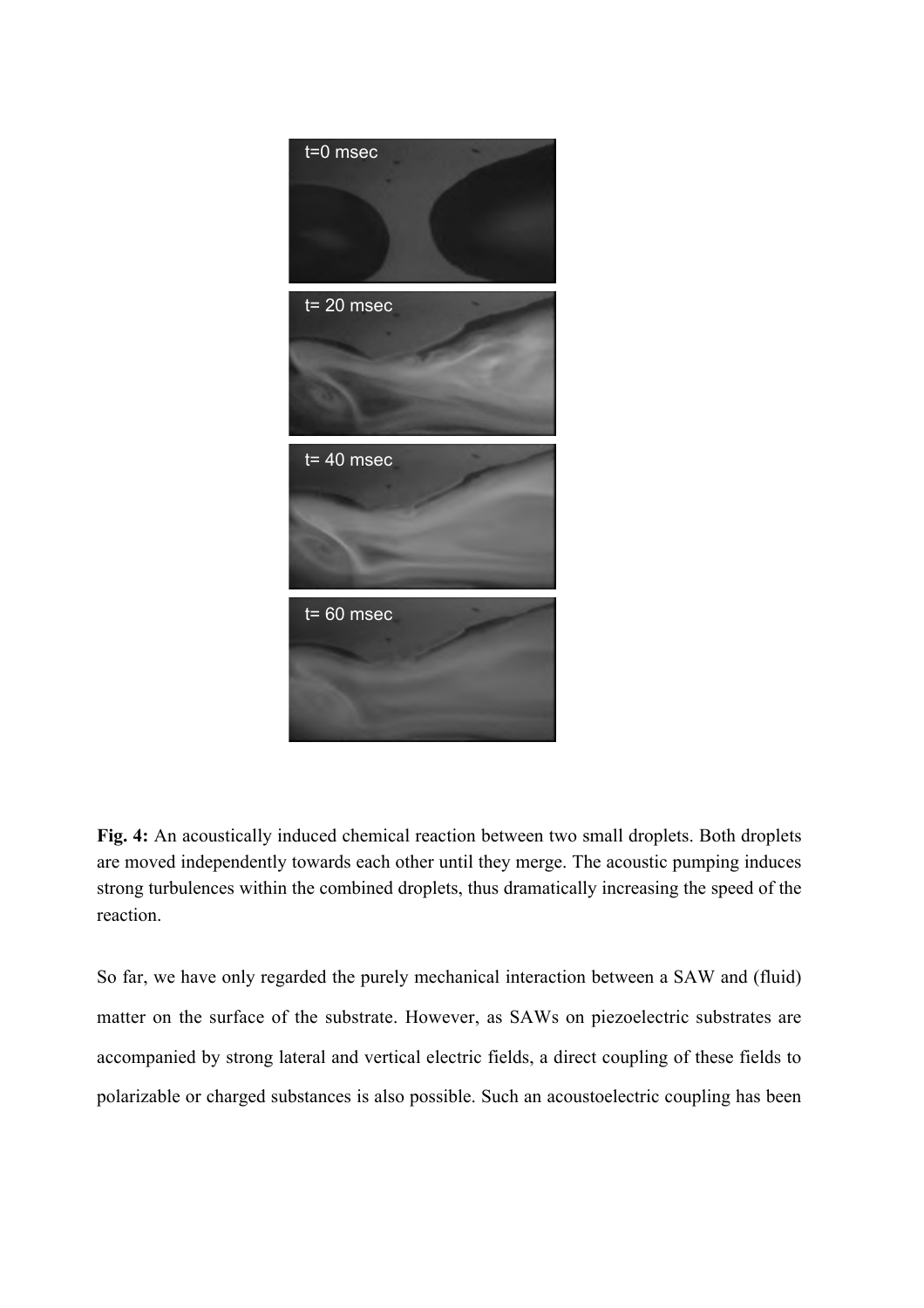used in the recent past to study the interaction between SAWs and mobile electrons and holes in semiconductor layered systems (*14*) to acoustically move those charges along the plane of a semiconductor quantum well (*15*). For our microfluidic processor, direct acoustoelectric coupling can also be exploited for charged or polarizable media. For instance, the superposition of two or more SAWs leads to an interference pattern with well defined nodes of zero electric field and zero mechanical deformation of the surface. This can be used for both an additional electric confinement, similar to acoustic levitation in intense sound fields (*16*), and for transporting media by moving nodes of zero electrical and/or mechanical potential across the surface. Hence, the electrically driven actuation of liquids and particles, molecules and cells suspended in a liquid is also possible with planar fluidics.

Another physical effect, occurring at free surfaces can be exploited to realize pressure dependent valves or switches, which are essential parts of a microfluidic processor. Neglecting the effects of gravity, the pressure within a small amount of liquid is constant. This constant pressure determines the shape of the droplet and leads to the fact that the curvature of thze droplet surface is constant (exept for the circumference and the parts touching the surface). Therefore, a constriction (similar to the one shown in Fig. 1d) can act as a virtual barrier within a fluidic circuit. However, if a pressure (or momentum) above a certain threshold is applied to the liquid it can overcome the constriction without leaving the hydrophilic area. Meanwhile, we have successfully demonstrated the functionality of such pressure dependent valves and switches and have used this phenomenon to separate small amounts of liquid from a bigger volume serving as a reservoir. The effect can also be used to measure the amount of liquid within a small compartment, a technique that will be reported elsewhere.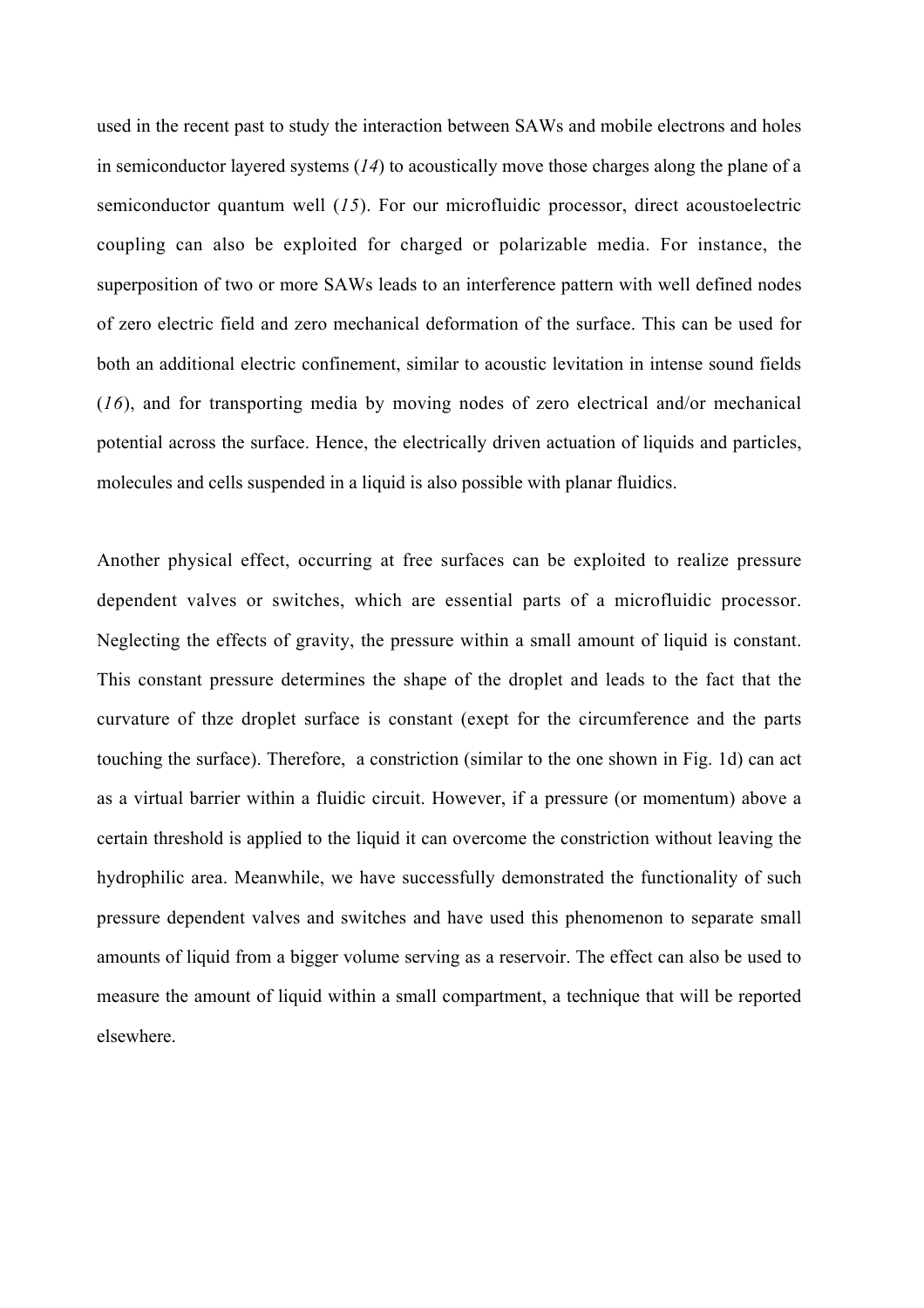It should be noted at this point, that the very same SAW technology described here can also be used for sensor applications (*17*) on the same chip used for liquid actuation. Hence, we are able to add even more functionality to our microfluidic processor. SAW sensors are already used for many different applications, mostly based on the sensitivity of SAW's to loading a free surface with a finite mass. A simple sensor application for our fluidic processor would for instance consist of a feedback system with one SAW moving a droplet from one location to another, while the transmission of a second SAW is used to determine whether the droplet has arrived at its designated position. Here, we make use of the fact that liquids on a surface strongly attenuate SAWs. Using a specially designed IDT structure allowing for a spatial resolution, even more sophisticated sensors can be designed (*18*). We use so-called slanted transducers which transmit a relatively narrow SAW-beam with the specific point of excitation and sound path defined by the actual SAW frequency. This narrow SAW beam can be swept along the whole aperture of the slanted transducer by modulating the excitation frequency. The transmitted SAW intensity can then be used as the sensing quantity. Also, a two-dimensional spatial resolution is possible using two sets of slanted transducers with two perpendicularly propagating SAWs. The principle of such two-dimensional SAW sensors has been shown before to be sensitive to the presence of free charges close to the surface or mass loading effects (*18*). Of course, such slanted transducers can also be employed for pumping and stirring liquids. Here, the spatial tunability of the sound path gives additional flexibility for, e.g., multiplexing different fluidic circuits.

In summary, we have realized the basic features of a programmable microfluidic processor by combining the lateral modulation of the surface free energy with a SAW driven liquid handling system. We exploit the increased contribution of surface tension effects to confine the liquids under investigation to defined fluidic circuits for guided flow and to realize pressure dependent valves and switches. The independent and controlled movement of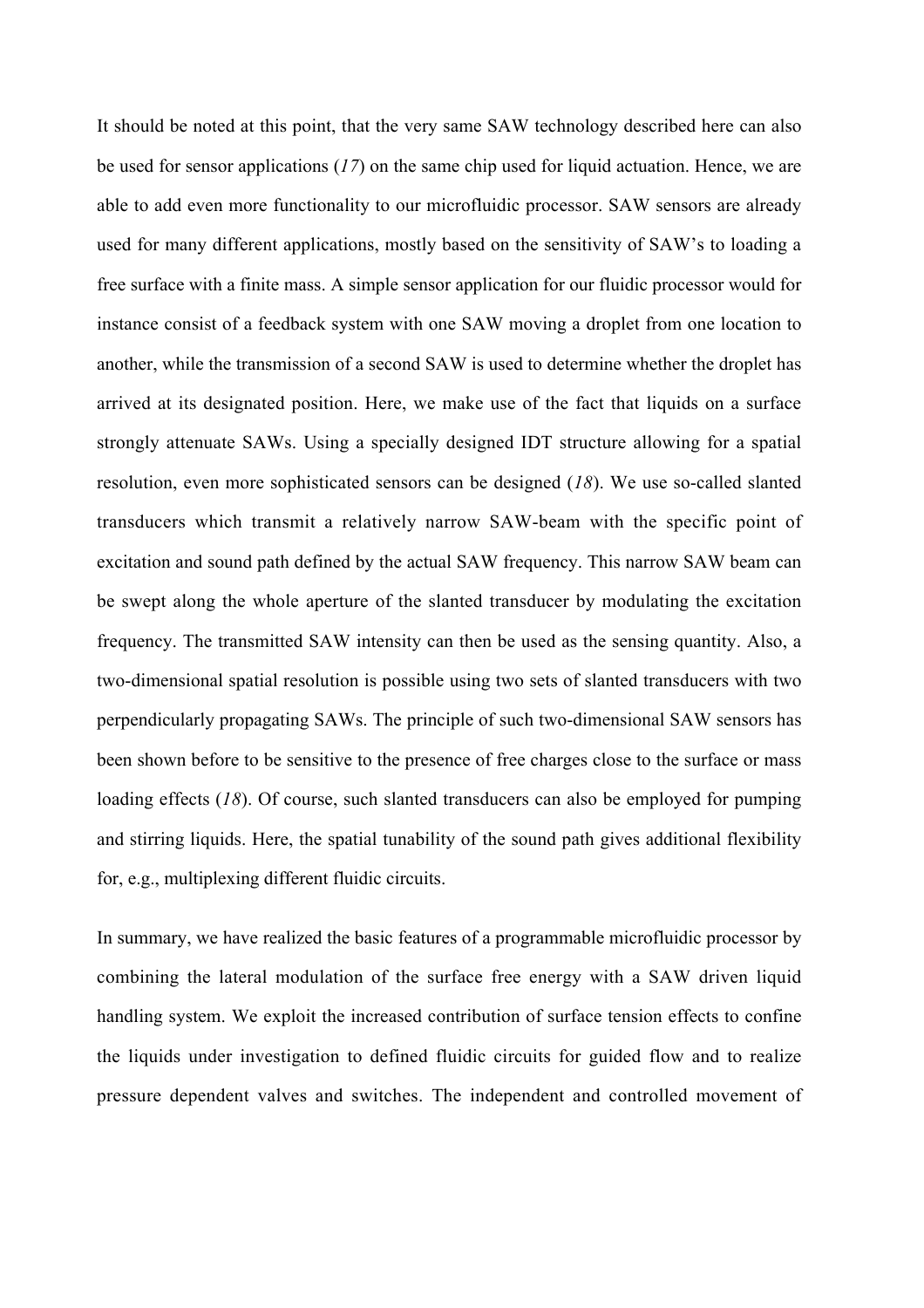different droplets is feasible employing different acoustic waves which can be controlled separately. The interaction between the surface waves and the liquid leads to streaming effects and turbulences, which can be used to induce and accelerate physical, chemical or biological reactions or to solve solid substances in a liquid. As our technology allows for the movement of single droplets across the surface different functional blocks are effectively decoupled making it possible to describe the whole system as a sum of its parts. Furthermore, our acoustically driven liquid handling system is scalable and the pumping mechanism has been found to work for volumes as small as several picoliters all the way up to several 100 µl. These are the prerequisites to build design libraries similar to those used in the semiconductor industry thus reducing the development time for new and complex systems. Our experimental results suggest that the acoustically driven liquid handling on a free surface has the potential to define a new generation of microfluidic processors that comprise all the characteristics of their electronic counterparts.

## **References:**

- 1. J. G. Smits, *Sensors and Actuators* **A21-23**, 203 (1990).
- 2. A. Manz, C. S. Effenhauser, N. Burggraf, D. J. Harrison, K. Seiler and K. Fluri, *J. Micromech. Microeng.* **4**, 257 (1994).
- 3. G. P. Lopez, H. A. Biebuck, C. D. Frisbie, G. M. Whitesides, *Science* **260**, 647 (1993).
- 4. G. Möller, M. Harke, H. Motschmann, *Langmuir* **14**, 4955 (1998).
- 5. H. Gau, S. Herminghaus, P. Lenz, R. Lipowski, *Science* **283**, 46 (1999).
- 6. S. Daniel, M. K. Chaudhury, J. C. Chen, *Science* **291**, 633 (2001).
- 7. K. Ichimura, S. K. Oh, M. Nakagawa, *Science* **288**, 1624 (2000).
- 8. R. M. Moroney, R. M. White, R. T. Howe, *Appl. Phys. Lett.* **59**, 774 (1991)